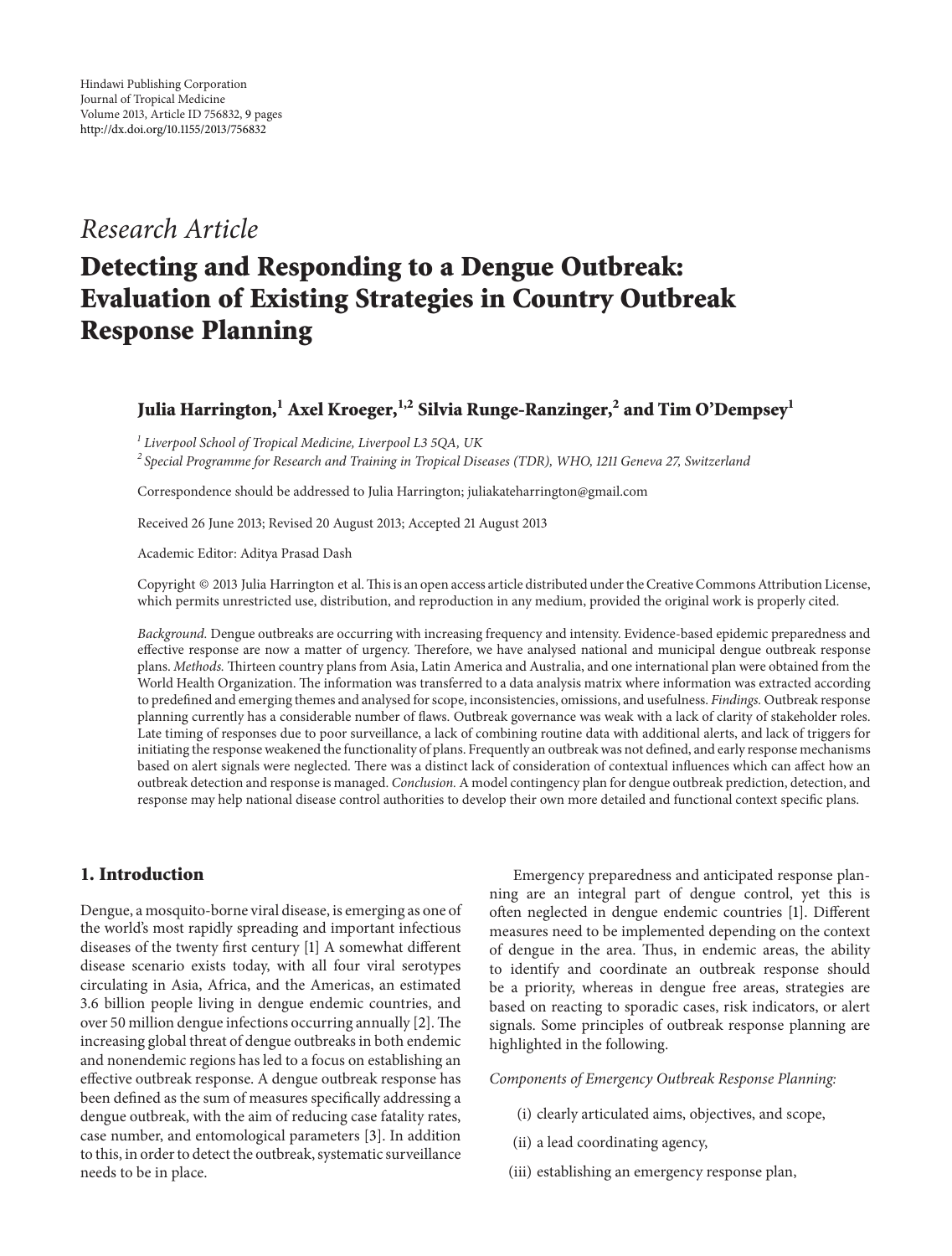- (iv) organisational links with other agencies that have direct responsibilities for implementation of the plan,
- (v) specific roles and responsibilities of key agencies documented,
- (vi) costs and resources highlighted,
- (vii) distribution of the plan to all response and supporting agencies,
- (viii) monitoring and evaluation framework,
- (ix) clear triggers for the activation and deactivation of the plan,
- (x) objective criteria for defining an outbreak based on specific local data,
- (xi) multisectoral exercises to discuss and validate the plan,
- (xii) formal debriefing sessions to partners.

Despite the wide variety of different interventions in place, there is the scant literature evaluating outbreak response activities and there are no evidence-based universal strategies for management of dengue epidemics that can be used as the basis for the development of context specific outbreak response plans. Studies evaluating outbreak responses have been difficult to interpret as they generally describe a wide range of interventions implemented in different ways, and the available literature focuses largely on epidemiological surveillance or vector control [\[3\]](#page-7-3). The lack of evidencebased outbreak response strategies led to a global research agenda set up by the Scientific Working Group at WHO in 2006 recommending case studies of national programmes to identify factors leading to success or failure of dengue prevention and control programmes [\[4\]](#page-7-4). It has also been recommended that future research should compare national and international policies in emergency response plans to identify the common interventions currently described [\[3\]](#page-7-3). The aim of this research was to contribute to an improved response to dengue outbreaks through the comparison and analysis of existing strategies and dengue outbreak response plans.

## **2. Methods**

*2.1. Data Collection.* This research is part of a programme funded by the European Commission and coordinated by the TDR-WHO (Special Programme for Research and Training in Tropical Diseases), intending to identify strategies in dengue outbreak detection and control in order to improve future responses. The comparison of country outbreak response plans involved the acquisition of grey literature from governments and organisations which had existing outbreak response plans. The literature was obtained through the World Health Organisation (Department of Neglected Tropical Diseases). The inclusion criteria consisted of any regional, national, provincial, or local dengue policy that contained details on outbreak response strategies, from any source, in English, Spanish, and Portuguese. Three of the documents, originally in Spanish/Portuguese, were translated into English for this study. A systematic screening of material allowed the exclusion of incomplete documents, documents with no details of outbreak activities, and draft strategies comprising of only recommendations for a dengue outbreak response. Limitations of the methodology included the following: the sampling of plans was largely out of the researchers' control in that they were provided by the WHO; there may be a number of functioning plans that were not obtained, particularly in other national/local languages; and the English translation of Spanish/Portuguese texts may have led to misinterpretation of the information; thus, some information may have been missed or lost. Due to the diversity of plans to be compared, collectively obtaining information under headings was sometimes difficult, and occasionally, inferences had to be made to ensure comparability.

*2.2. Analysis.* The country dengue outbreak plans were analysed using a data matrix. A framework approach was used, whereby information was extracted using predefined themes, but additionally emerging themes were added so that if one plan revealed additional information about a pertinent component of the outbreak, it could be added to the data codes and previously read plans scrutinized to confirm the absence of this information [\[5\]](#page-7-5). A critical analysis of the grey literature was the method of analysis, whereby plan structure and content were appraised for clarity, detail, applicability, instructional capacity, and usefulness to public health providers. International recommendations were also taken into account [\[6](#page-7-6)].

## **3. Results**

Fourteen documents were obtained containing details of the activities implemented in relation to a dengue outbreak. Due to the relative paucity of specific outbreak response plans, the documents reviewed were heterogeneous in their approach. Of the fourteen plans, nine were outbreak response plans; however, two of these were guides for all infectious disease outbreaks that included an annex on dengue, leaving seven dengue specific outbreak control plans. Of the others, four plans documented control of dengue in the interepidemic period, with some outbreak response measures included. One of the plans was a "best practice" set of recommendations for control of dengue.

*3.1. Outbreak Management and Stakeholders.* Outbreak planning must ensure that governance over the response is present, particularly through highlighting the stakeholders to be involved, providing details of monitoring of the response, ensuring that transparent risk communication is in place, and allowing for human resource preparedness planning. Of the fourteen plans, ten included a section on the key stakeholders involved in dengue control, with an additional two informally highlighting stakeholder roles. There was great diversity in the stakeholders involved in the outbreak response, often depending on service providers in each country. Documented sectors the plans stated to be involved included entomologists (4/14), the environment sector (6/14), non-governmental organisations (5/14), private healthcare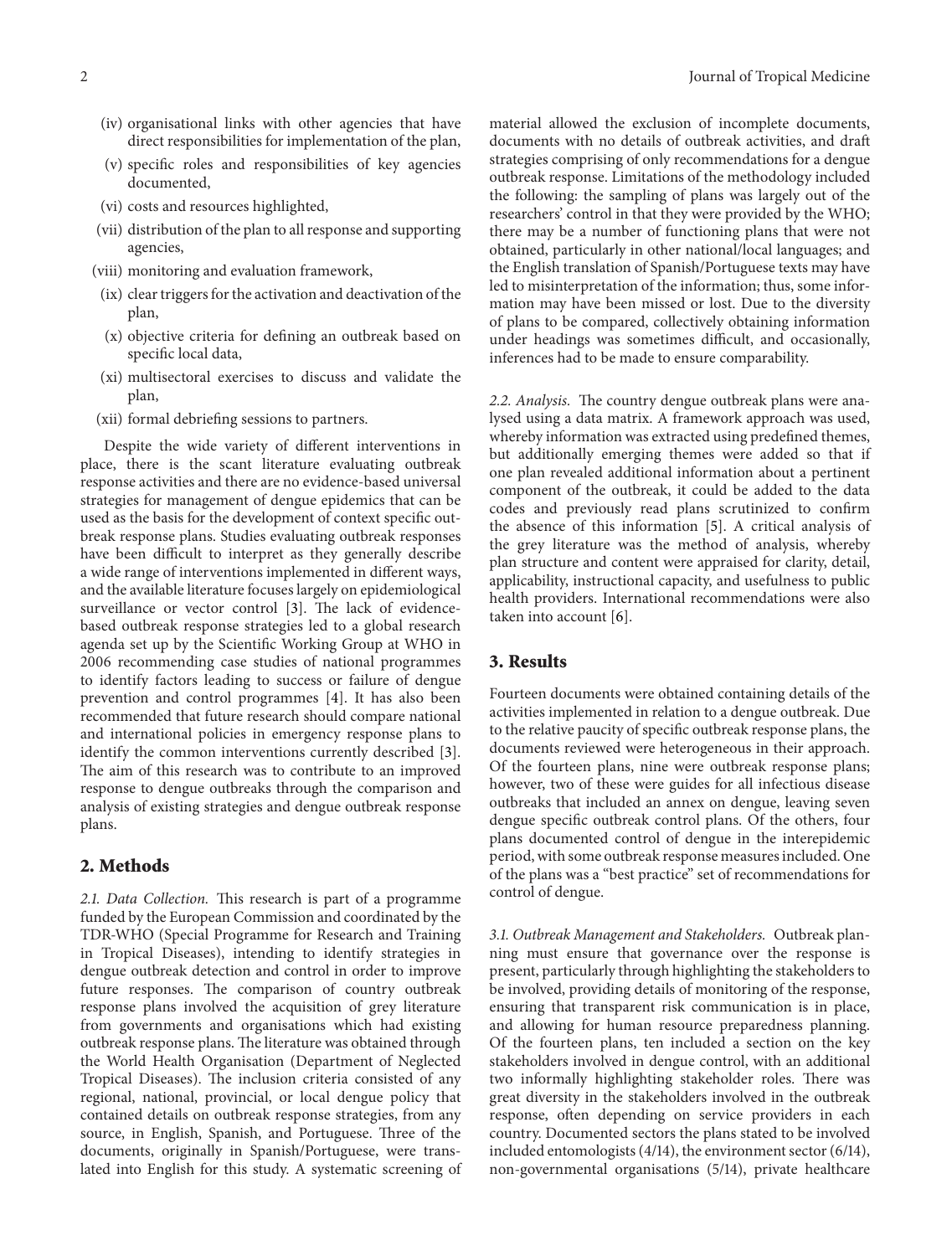facilities and additional private institutions (5/14), civil societies (8/14), and the education sector (8/14). Despite all of the plans stating the importance of vector control in an outbreak, the majority failed to document that entomologists or vector control stakeholders should be involved. Only six of the fourteen plans contained a formal section on the intersectoral approach in the dengue outbreak response. Of the fourteen plans, ten recommended the establishment of a specific team to control a dengue outbreak, with eight of the ten plans documenting specifically who should be in this team. The team members varied depending on the key stakeholders that already functioned in healthcare delivery, disaster control, and interepidemic dengue prevention. However, some core members were recommended by a number of plans: clinicians/nurses (5/14), laboratory representatives (5/14), public health staff (5/14), local government or leaders (4/14), vector biologists (3/14), and environmental representatives (3/14). Despite this, the documentation of an intersectoral approach to a dengue outbreak was weak in relation to functionality. The information provided on the roles and responsibilities of the stakeholders was often minimal for an outbreak, with some plans simply stating their presence. Some plans took a very top-down approach, whereby the ministries to be involved were documented; others took a bottom up approach, recommending local stakeholders.

Of the fourteen plans, thirteen reported monitoring and/or evaluating a dengue outbreak response, which involved monitoring of cases throughout the outbreak (8/14), and monitoring entomological indices (6/14). There was often a lack of clarity as to how monitoring and evaluation should be conducted during an outbreak, with few plans recommending a combination of epidemiological data and entomological indicators to ensure successful control (2/14). Risk communication is a prominent part of an outbreak response, and many documents stated the need to regularly update the public on the outbreak status (9/14), focusing on communication through the media (8/14). There was little documentation of specific risk communication to clinicians and healthcare workers (2/14). Documentation of how, when, and through whom risk communication should occur was weak. Ten plans acknowledged the need for human resource preparedness for a dengue outbreak. Recommended strategies included staff training during the interepidemic period (9/14) emergency training to be provided during an epidemic (2/14), and staff recruitment from other areas (6/14). In the majority of the plans, there was a lack of detail specifying who should be trained or recruited, or how this training would take place, by whom, and how often. Other strategies advocated in individual plans included maintaining an emergency staff roster, maintaining a list of unemployed nurses and healthcare assistants, recruitment from civil societies and the private sector, and mobilisation from the Emergency Operations Committee.

*3.2. Surveillance.* Twelve of the plans included information about dengue surveillance. All twelve predominantly documented the use of a passive surveillance system to detect an outbreak, reliant on reporting from healthcare professionals to a local or central unit (12/14). One of the main functions of an effective surveillance system is to highlight early an increase in case number in order to identify an epidemic and initiate prompt action. The passive system is dependent on case reporting by clinicians, yet half of the plans did not state that it is necessary for *all* health units to report (7/14). Only half of the plans stated how reporting would take place (7/14), with a significant lack of electronic systems (2/14). Just under half of the plans did not state *who* should be notified on suspicion or confirmation of a dengue case (6/14). The process of analysis of dengue case data (particularly transfer from a local to a central level) was included in a few plans (5/14), with only one plan stating that analysis would occur at the local level.

Enhanced surveillance methods were either documented for the interepidemic period, or to be introduced when an outbreak is suspected or confirmed. Collectively, enhanced surveillance strategies were sporadically documented in the plans. Active surveillance was the most commonly documented strategy to be introduced (7/14), with some plans specifically recommending sentinel surveillance (4/14). Other approaches included syndromic surveillance (2/14), mortality surveillance (2/14), and severe case surveillance (2/14). Laboratory support was documented to be a key part of the confirmation of dengue cases (either confirming a proportion or all of cases) in twelve of the fourteen plans. However, only a few plans documented exactly what tests should be performed (9/14), at what exact stage in the illness (5/14), and the number of tests required to substantiate an outbreak when resources are limited (7/14). Logistical considerations were only occasionally taken into account (5/14). Isolating the serotype and referral to a reference laboratory for quality assurance was also documented (6/14 and 9/14, resp.).

*3.3. Outbreak Definition, Alerts, and Verification.* In order for an outbreak response to be initiated in the first instance, an outbreak should be clearly defined. Of the eight plans that document a definition, there was use of both case numbers (4/14) and surveillance thresholds (4/14) to define the outbreak. In addition, in order to react early to an outbreak, a few plans recommend alert triggers that may inform a health system or government to the threat (8/14). Epidemiological (5/14), entomological (2/14), laboratory (2/14), and geographical alerts (1/14) were recommended. Some plans document parameters that should trigger enhancement of preventative or routine measures, in a so-called alert phase. No plan stated the use of climate data to predict an outbreak. Of the plans that stated alerts for an outbreak, some documented actions to be taken, such as more data collection or the introduction of active surveillance, but this was still missing in some plans which compromised the meaning of alerts stated (5/14).

An outbreak investigation was recommended to take place by most of the plans (10/14), yet the process varied significantly, dependent on endemicity levels, previous experience with outbreaks, and resources available. Common elements of recommended outbreak investigations were obtaining a travel history of the index case (6/14), filling out the case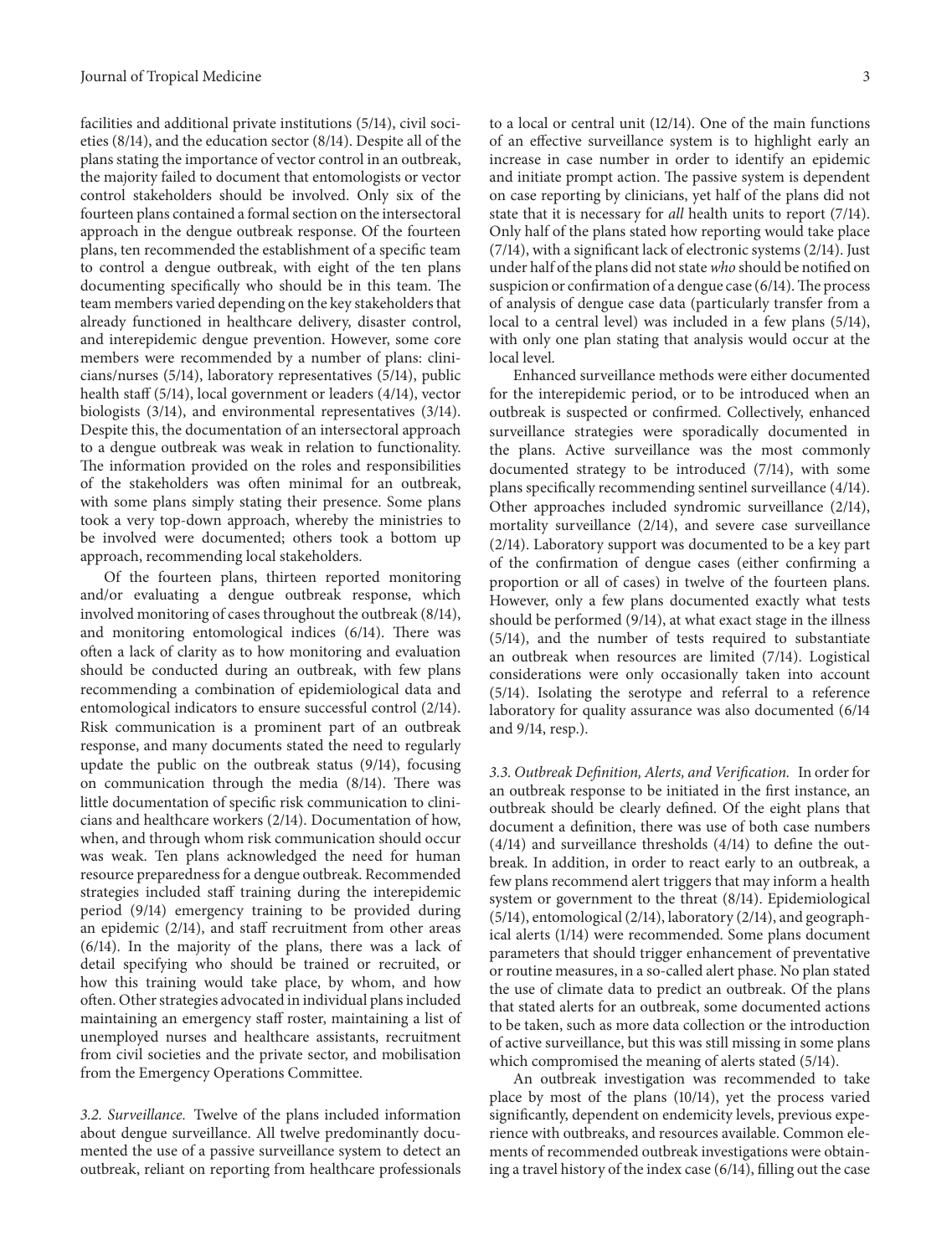report form (6/14), conducting vector surveillance (8/14), and active case finding (8/14), all of which aim to confirm the case and the outbreak. There was poor documentation of the stakeholders responsible for investigating the outbreak (5/14), and less than half of the plans advocated a risk assessment for dengue outbreaks to be performed (5/14).

*3.4. Outbreak Response.* All plans documented vector control measures that should be implemented in an outbreak; all stated a role for larval control in the form of source reduction efforts (14/14), the majority stating a role for chemical control (9/14), and a minority for biological control (5/14). Ten of the plans advocated adult mosquito control, predominantly through chemical methods involving the space spraying of insecticide (8/14 outdoor spraying, 3/14 indoor spraying). Nonchemical mosquito control methods were rarely documented (2/14). The major gaps in vector-control documentation included who is responsible for such actions, when and for how long vector control should be performed, mapping of the area that needs to be covered around the case residence, and monitoring of the vector population. The plans often focused on environmental larval control during the interepidemic period but emphasised chemical mosquito control during the outbreak, usually in the form of space spraying. The more robust plans stated context specific details of how larval control would be deployed. The community (4/14), government teams (5/14), and NGOs (2/14) were all mentioned in different plans as being responsible for source reduction.

All plans recommended some form of community engagement during a dengue outbreak, with the focus on community education (13/14). A minority of the plans focused on direct mobilisation of the community in order to either spread educational messages to or promote destruction and prevention of mosquito breeding sites (6/14). Some good practices have been identified from the plans. At a governmental level, this includes targeting specific human resources to help in an outbreak, organising community participation schemes, and coordinating mass media campaigns. At the level of the community, particular actions include meetings with leaders or social representatives, community mobilisation via advertising, and making individuals aware of the responsibility they possess to aid in outbreak activities. Three types of educational message have been identified: (a) preventative measures that focus on the interruption of dengue mosquito breeding sites, (b) protective measures to prevent exposure to mosquitoes, and (c) encouragement of health seeking behaviour. Rarely did a plan include all three of the messages to be communicated to the public.

Health service management is a crucial consideration when contingency planning, yet this was relatively neglected in the plans, with only half of the plans documenting how the structure of health services should be considered in an outbreak (7/14). An outline of how a health service would adapt to an influx of patients was sporadically documented in only the more robust plans. Some strategies documented included the implementation of an effective triage system (4/14), the establishment of an emergency room (2/14), the identification of additional facilities to be used (3/14), preparation and mobilisation of resources (6/14), and transmission control in hospitals (7/14).

#### **4. Discussion**

Outbreak response planning has been identified as a way to augment engagement of partners, build capacity, and develop infrastructure, providing operational links to ensure a structured and coordinated response [\[7](#page-7-7)]. The current thinking in outbreak response planning in public health recommends that outbreak planning needs to be locally adapted depending on the presence or absence of public health infrastructure for each individual disease [\[8](#page-8-0)]. In this review, just one of the 14 plans provided an holistic and comprehensive picture of how the surveillance system and response plan should be organised in order to (a) detect a dengue outbreak at an early stage through clearly defined and validated alert signals, (b) exactly define that a dengue outbreak has started, and (c) organise an early response to the warning signals detected, or a late response when an outbreak has been verified [\[9](#page-8-1)]. By combining the information from the different plans analysed in this paper and adding information from WHO documents, a clearer picture emerges about the essential elements of a comprehensive outbreak response plan.

*4.1. Outbreak Management.* Control activities for a dengue outbreak need to be multisectoral, multidisciplinary, and multilevel, requiring environmental, political, social, and medical inputs to be coordinated so that productive activities of one sector are not negated by the lack of commitment from another [\[3](#page-7-3)]. This is required at all levels of surveillance, transmission control, and clinical management. Documenting the relevant stakeholders who should be involved in an outbreak response, both at a local level with regard to implementation, and at a higher political level with regard to decision-making, is crucial in order to coordinate the response. Yet, there is often a neglect of documentation of stakeholder roles in outbreak response plans, leading to a failure to acknowledge the importance of intersectoral communication, a failure to recognise capacity, a lack of appropriate delegation, and a lack of accountability with regard to activities. The literature highlights how the coordination of a diverse set of sectors and social groups has faced challenges. Often mechanisms do not exist to guarantee intersectoral compliance with a regulatory framework in terms of financial and operational participation, thus weakening the outbreak response, due to delegation to stakeholders with poor operational organisation [\[10\]](#page-8-2). Recognition of where capacity lies is thus far more important than encouraging universal sectors to be involved in an outbreak response. Nevertheless, this review has found even sectors that do have capacity are often not documented to be involved in managing an outbreak response. Current planning focuses on "what" should be implemented, without considering "who" shall be responsible, with a distinct lack of functional detail of the roles of stakeholders.

Acknowledgment of the additional human resources that will be required in a dengue outbreak, both in clinical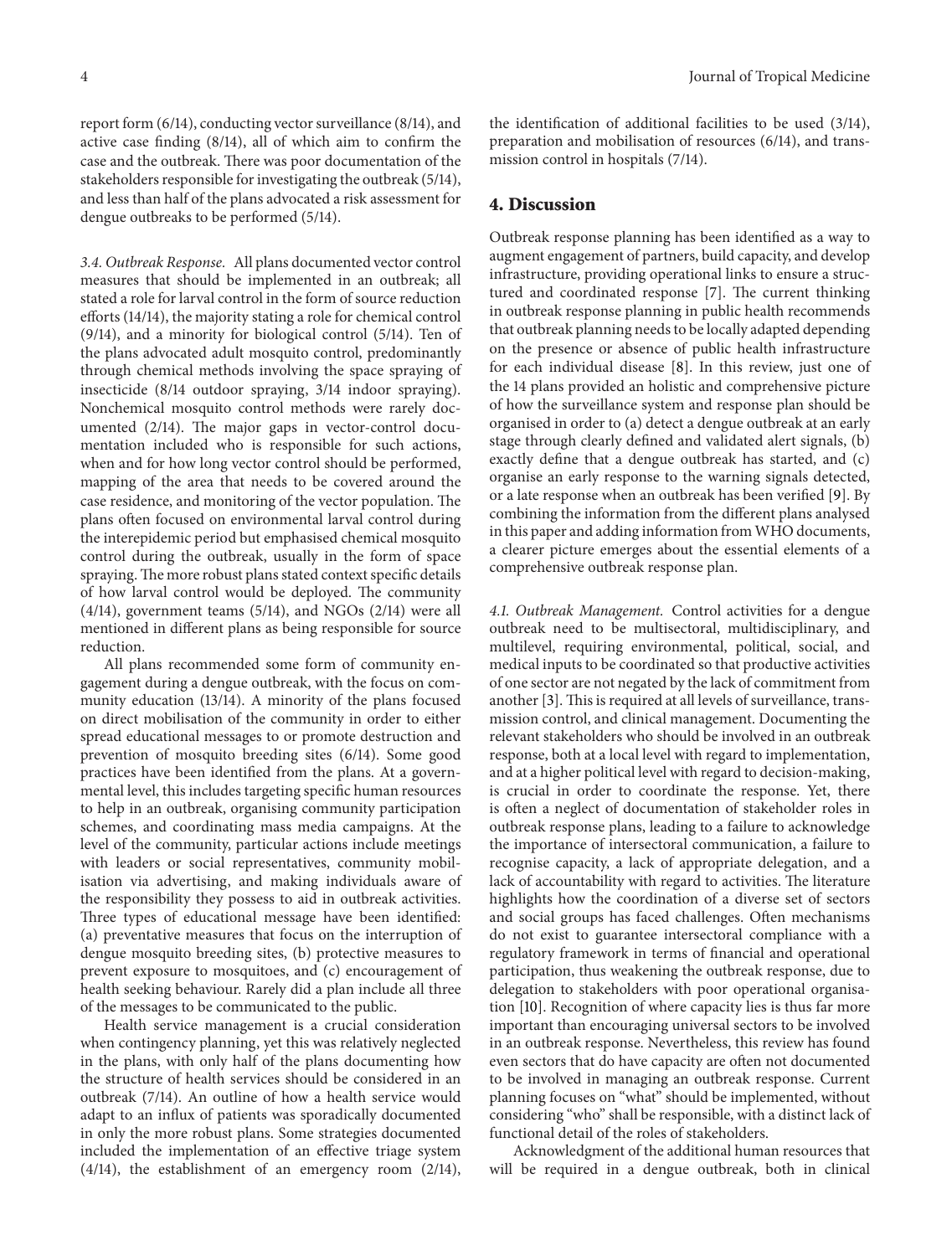management of cases and in transmission control, is relatively well covered in outbreak response planning. Redistribution of staff and upscaling of roles of existing staff is one method of ensuring adequate staff numbers, whereby medical personnel may be required to work longer hours and move to other locations [\[11](#page-8-3)]. Yet, the overworking and consequent demotivation of public health staff may be a barrier in a dengue outbreak response, and plans may fail to take into consideration the difficulties facing redistribution of relevant trained professionals in practice [\[12](#page-8-4)]. The benefit of staff training for an outbreak in the interepidemic period has been established in the literature and in this plan analysis, and experience has led to a recognition of the additional use of hands-on training during a dengue outbreak [\[3](#page-7-3), [13,](#page-8-5) [14\]](#page-8-6). Thus, investment in human resources must come prior to the outbreak. This may be difficult for countries that have weak governments. Outbreak response planning documentation should include a section specifying activities that should be performed in the interepidemic period in preparation for an outbreak, particularly related to outbreak preparedness as opposed to just preventative control.

*4.2. Surveillance.* In an early literature review of epidemiological dengue surveillance, it was found that despite 46 of the 56 major dengue endemic countries in the world having functioning dengue surveillance systems, only four of these were robust enough for epidemic prediction [\[15](#page-8-7), [16\]](#page-8-8). The literature highlights that the weaknesses of surveillance in predicting an outbreak continue to compromise the efforts of health systems to identify an outbreak in a timely manner. The initiation of this process has proved to be weak, with the underreporting of cases undermining the ability of surveillance to substantiate an outbreak and gaps in reporting being often identified, for example, whereby some surveillance systems only report dengue cases in children [\[17](#page-8-9), [18](#page-8-10)]. The plans predominantly highlighted a dependence on weak disjointed passive surveillance systems. Indeed, there is often fragmented reporting, inadequate methods of notification, and weakness in the transfer of case information from local to central level for analysis, with a lack of local use of analysis data. This may lead to neglect of an immediate response, especially if a number of intermediaries are in place as has been identified [\[19](#page-8-11)]. It may be suggested that although a coordinated response from local government may be difficult in some settings, the use of local data for risk communication to the public, clear reporting flowcharts in place, a functional feedback system, data analysis also at the lowest possible level, and capacity building in surveillance at the periphery may be crucial. A lack of accountability at a local level needs to be challenged in order to successfully shorten the time delay between the onset of and response to an epidemic. A functional national surveillance system is paramount in outbreak response and must be incorporated into planning in order to target all the above weaknesses that currently exist. There is also a need for a more effective strategy in enhanced surveillance taking into account seasonal trends, something which is currently neglected in relation to outbreak detection.

Laboratory surveillance needs to be strengthened for outbreak preparedness and response, and all but two of the plans stated a need for laboratory facilities, with quality control being crucial. Yet it has been found that many countries do not have the facilities in place to process such tests in a timeframe that is conducive to case confirmation for public health intervention [\[20](#page-8-12)]. If countries do not have such facilities in place, working with clinical case definitions may need more prominence in outbreak response planning. In particular, the value of clinical identification of warning signs for severe dengue, and knowing how to triage patients in the absence of laboratory test results may be crucial. It may be argued that unless there are details of which tests need to be performed at which point in the clinical illness, recommending laboratory testing may actually impede good clinical management and identification of an outbreak.

*4.3. Outbreak Definition, Alerts, and Verification.* A first and fundamental gap in outbreak response planning is the lack of clarity offered when deciding what an "outbreak" actually is. A significant proportion of the plans analysed does not provide an outbreak definition. Therefore countries are working with plans that do not explicitly state when their plan should be implemented. Outbreak definitions that fail to relate cases in time and place may cause problems for dengue endemic countries because a certain number of cases will be occurring all the time and will usually increase during the rainy season. There is a requirement for laboratory confirmation in some of the outbreak definitions which may increase the delay in outbreak verification. The advantage of laboratory testing is that it allows diagnosis to be more specific, which is especially of use in highly endemic settings [\[21](#page-8-13)]. Terminology used, such as a "cluster of cases" may be ambiguous and lead to discrepancies in what stakeholders envisage as an outbreak. Often outbreak definitions rely on the timely analysis of surveillance data to establish that cases are above a threshold, yet surveillance systems are often incomplete, inaccurate, and slow, which undermines this process.

Additional outbreak alerts, besides passive surveillance, have been proposed to be of great importance in areas where disease surveillance may be weak, or dengue transmission is endemic [\[22,](#page-8-14) [23](#page-8-15)]. Alerts are documented in a number of the plans, yet no single marker other than dengue case incidence stands out as an outbreak alert. Epidemiological parameters such as an increase in deaths, an increase in proportion of negative malarial cases among febrile patients, and an increase in hospital admissions may be easy to identify if routine data is collected. Alert signals based on laboratory information may provide a rapid alert if facilities are available. However, with regard to entomological surveillance alerts, questions have been generated concerning its effectiveness in predicting outbreaks particularly because the thresholds are unclear and may be highly dependent on local factors [\[24](#page-8-16)]. Few plans document that a rising case number should be considered as an early warning indicator, unless the number exceeds the threshold for a full outbreak response. This "crisis mentality" creates a dichotomous system whereby alerts split dengue activity into "outbreak" and "no outbreak" without any circumstances in between [\[15,](#page-8-7) [16](#page-8-8)]. This raises the question whether there is an opportunity for alerts to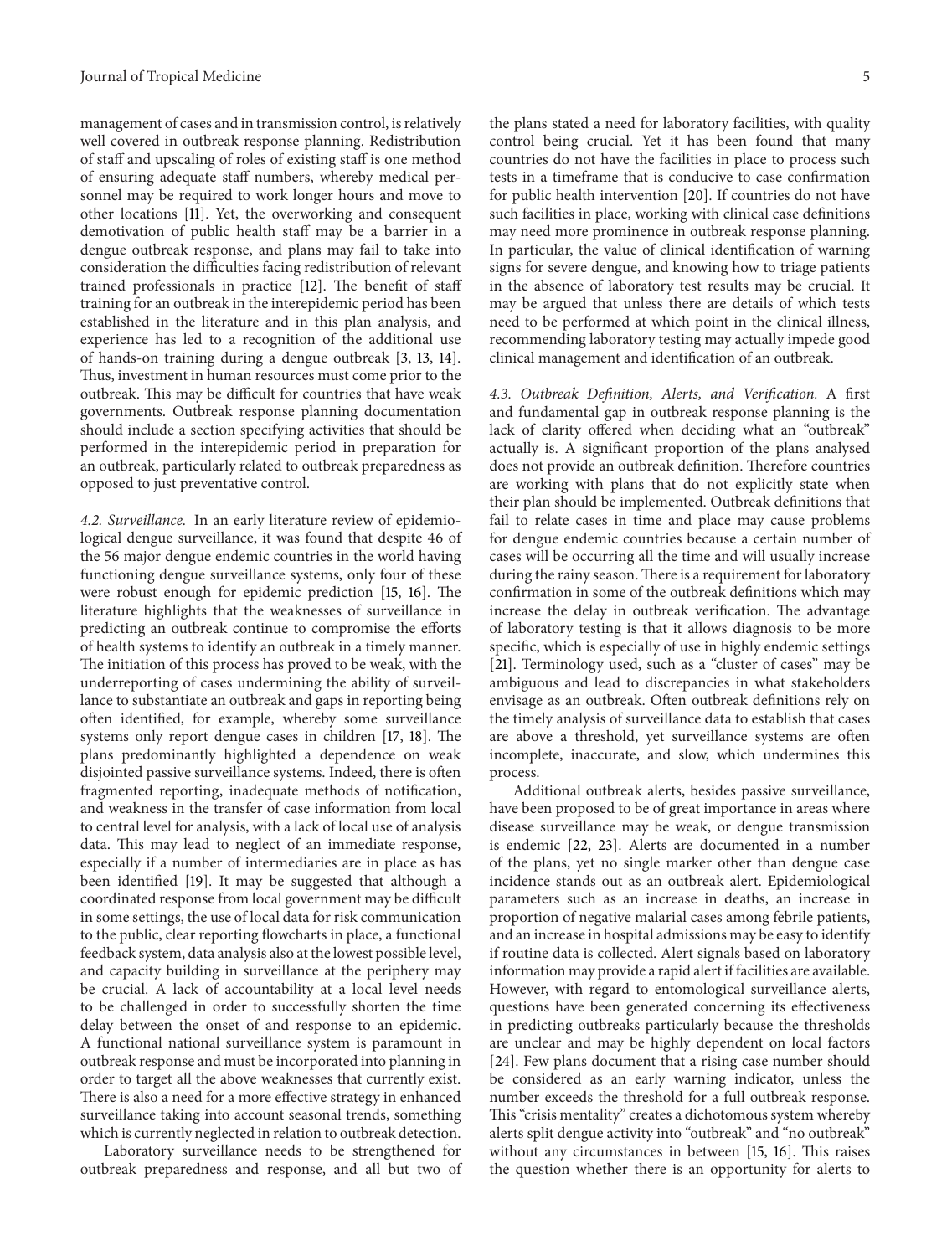be based on a scale, so that if case number rises above a pre-defined alert threshold, some action can be taken which may increase capacity for outbreak control (i.e., an early response or initial response). It may be argued that a false alert due to low specificity of an alert signal may not waste resources if the correct public health interventions are implemented and preparedness measures taken, and this may be a way of utilising additional signals without deploying a full outbreak response [\[21\]](#page-8-13). An example of a tool to use is given in [Figure 1.](#page-6-0) The alert tool will be characterized by thresholds based on the country's surveillance system taking into account seasonal trends, and in combination with other signals, the country deems appropriate, and contextualized depending on a country's resources. It is suggested that this tool needs to focus on the formation of readily identifiable triggers for a given country, be specific, and include a link to specific activities to be coordinated at the point of alert identification. This may aid the identification of alerts and allow verification at a higher level and decision making regarding subsequent actions. In addition, it will provide clarity to all those coordinated in dengue control what and when actions need be performed and should be directly related to outbreak definition in a context specific plan. Currently, the transparency of this process is not present in outbreak response planning. This suggestion has been supported in the literature. Badurdeen et al. found that country experiences suggested that dengue outbreaks should be split into "phases" whereby tailored responses should be in place [\[25\]](#page-8-17). These phases include an initial response, an early response, an early response in clinical settings, and an emergency response. The algorithm in [Figure 1](#page-6-0) goes one step further in that it accounts for both alerts and related actions. It may be argued that without investment in all areas of the algorithm below, splitting a response into different levels may be aspirational.

*4.4. Outbreak Response.* Despite the evidence that outdoor fogging in national programmes has usually little impact on dengue transmission, mainly due to inadequate delivery, numerous country plans reported fogging was a key strategy [\[26\]](#page-8-18). It has been argued that fogging is often politically motivated, as it is highly visible and conveys the message that the government is taking action [\[6,](#page-7-6) [18\]](#page-8-10). One of the arguments used to justify the use of fogging is that resource poor settings face difficulties designing and implementing alternative vector-control strategies, particularly in large urban populations [\[12](#page-8-4)]. Analysis of the contingency plans suggests that source reduction using the community must be considered as a simple yet crucial outbreak response activity, yet community based-interventions depend solely on how engaged the community is and/or how behavioural change can be achieved [\[27](#page-8-19)]. It has been recommended that multifaceted interventions are more effective than single interventions, and therefore a combination of government commitment, authority involvement, and community mobilisation is best placed in order to target all possible breeding sites [\[28](#page-8-20)].This needs to be clarified in future planning in order to take the focus away from fogging.

Good clinical case management in an outbreak has been crucial in reducing dengue case fatality from 10–20% to less than 1% in some countries over the past two decades [\[29\]](#page-8-21). Currently, it has been found that hospital contingency measures are rarely accounted for in outbreak response planning, despite the fact that the effects of a dengue outbreak in terms of mortality and morbidity will be determined by these measures. It has been found that the key areas that need accounting for in outbreak response planning are stock management, human resources and clinical management of cases, and triage systems and space for an influx of patients [\[25](#page-8-17)]. Some of the suggestions from individual plans of ways to account for the strain on hospital services include an emergency dengue unit or dengue emergency room to be formed, or a triage referral system to be in place with clear communication as to how to provide adequate medical treatment in emergencies and when resources are low. It has been found that increasing surge capacity may be as simple as using mattresses on the floor, foldable beds, or more than one patient per bed [\[25](#page-8-17)]. However, it may be argued that these strategies may still be last resort options in crisis situations. The plans that include additional facilities in place such as opening of public places to care for patients, such as town halls or places of worship, and those that include systems as opposed to just resources to account for an influx of patients, are the most feasible and structured contingency measures. This is currently a large weakness in outbreak planning. This plan review has identified a number of different ways of obtaining staff for clinical management of dengue patients, as highlighted in the discussion above. In addition, the best ways to achieve successful training, especially in countries with weak governance or poor healthcare management, may be through hands-on training during ward rounds and case conferences [\[3\]](#page-7-3). The importance of emergency resources and funding for an outbreak response including clinical supplies has been highlighted as an important element of preparedness and response planning, and this must be crucial in future outbreak response planning to fill the gap that currently exists [\[1\]](#page-7-1). It can be recommended that all outbreak response planning should account for early responses in clinical settings, with particular focus on circulation and familiarisation of staff with the management of dengue, staff training and engagement of other authorities, and the private sector to enhance surge capacity in clinical settings [\[25\]](#page-8-17).

*4.5. Overall Limitations of Preparedness Planning.* From the breakdown of the plans, strengths and weaknesses in dengue outbreak response planning have been identified. Despite all but one of the plans being country specific, the lack of actual context specific input may hinder the use of the plans. Many of the plans provide generic information that is deemed relatively weak in relation to implementation. Some plans clearly split the activities that shall be performed in the interepidemic period and during the outbreak, yet a frequent weakness is that there is a lack of clarity in identifying specific outbreak strategies. Some country plans advocate up scaling of preventative interventions when case numbers increase, with a number of outbreak specific procedures being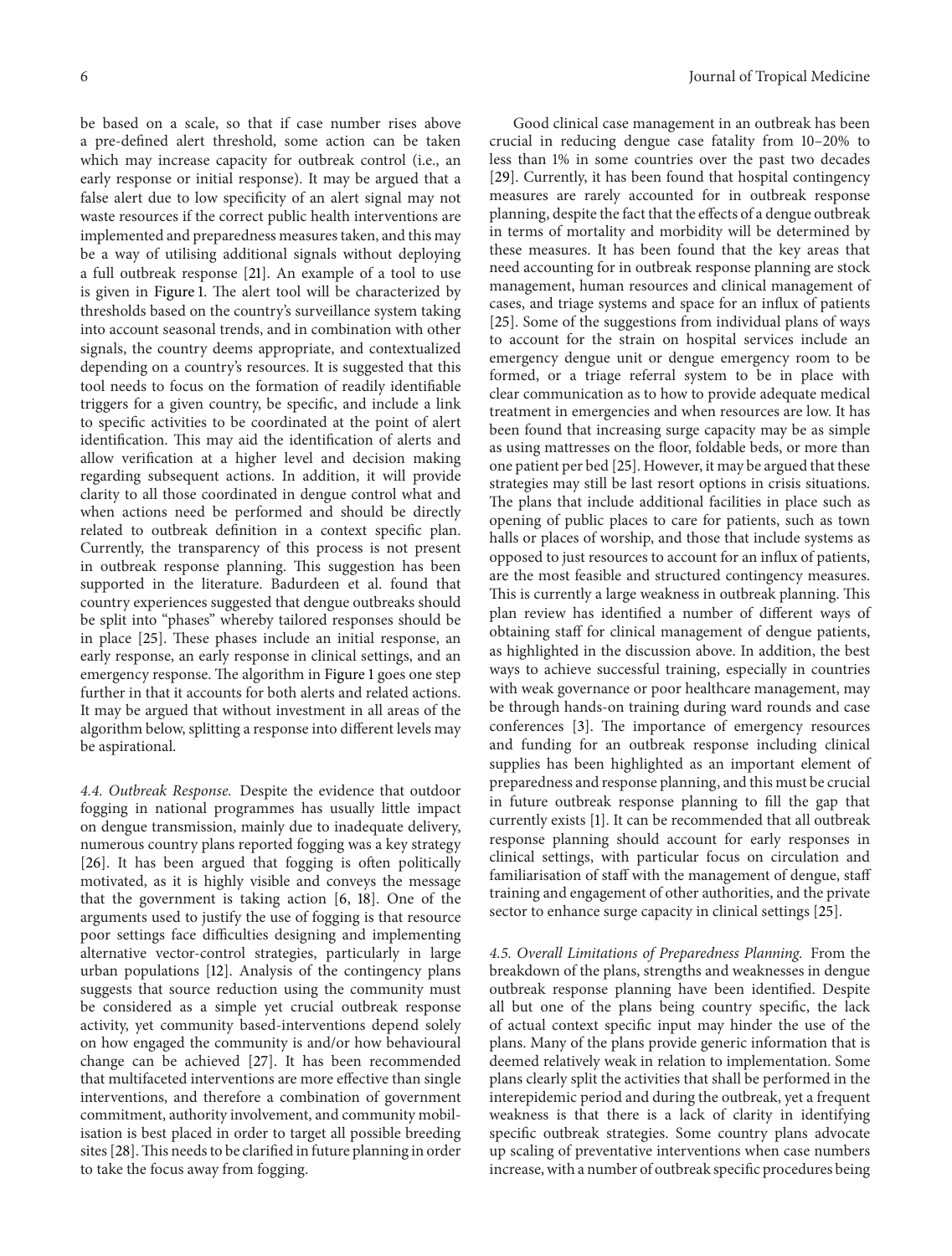

<span id="page-6-0"></span>FIGURE 1: Alert signals of a dengue outbreak and possible Interventions.

neglected, such as an outbreak investigation, risk communication, health system management for hospital admissions, and human resource preparedness.

Outbreak governance, disease surveillance, outbreak verification, and response initiation have been identified to be as crucial to an effective outbreak response as the interventions actually deployed to control the outbreak. The lack of recognition of these initial additional elements of the outbreak response collectively has led to a current lack of consistency in outbreak response planning. An additional limitation in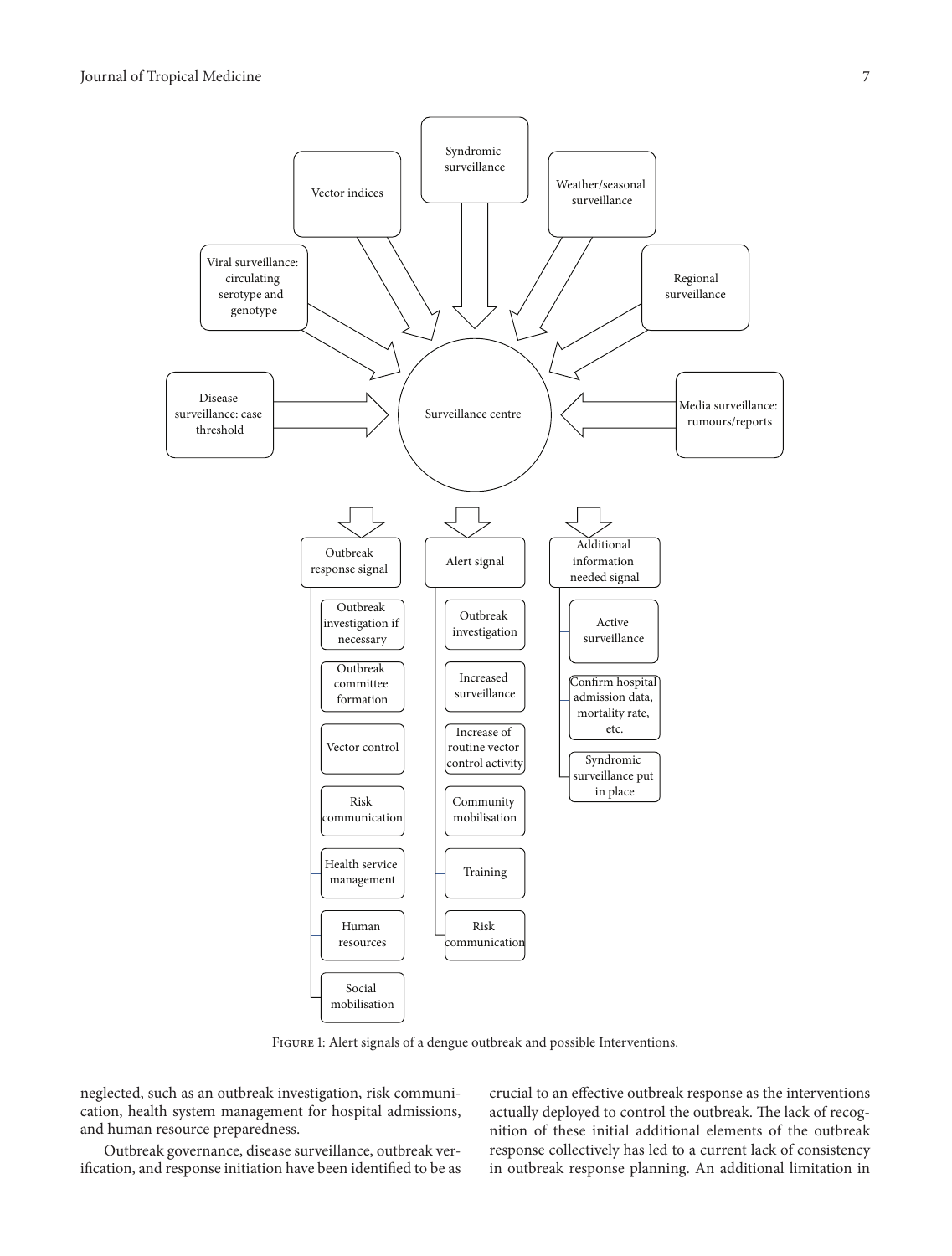contingency planning is the lack of communication between one stage of an outbreak and another, whereby the disciplines of surveillance, investigation, and response are separated concepts. In particular, this concerns the lack of continuity between surveillance, outbreak alerts, outbreak confirmation based on the outbreak definition, and outbreak declaration. This is compounded by the minimal documented accountability for each intervention so that plans do not define a body or person that is in charge of certain activities.

## **5. Conclusions**

The complexity of dengue dynamics and the multifaceted response that is demanded create a strong argument as to why dengue outbreak response planning requires contextual details, service structure considerations, and a capacity analysis all to be taken into account in order for success in outbreak control. Only through organic policy development will this process truly be viable. Nevertheless, this research highlights the need for a model contingency plan for dengue outbreak prediction, detection, and response as a framework to help countries develop their own more detailed plan in light of the numerous gaps and profound weaknesses identified. Particular areas to be developed in outbreak response planning are outbreak management and stakeholder collaborations, surveillance strategies that include alert thresholds for when action should be initiated, and the "who, when, how, and why" of outbreak response activities as opposed to just the "what". In light of the lack of evidence of alert signals and surveillance thresholds identified in collaborating the country outbreak response material, it is also clear that operational research is required to test the validity of alert signals and thresholds and to identify the most cost-effective interventions that may be implemented during both an "early" response and "late" response.

### **Primary Sources**

Alcadaia de Santiago de Cali Secretaria de Salud Publica Municipal (2010) *Plan de Contingencia Para la Deteccion y Control del Dengue en el Municipio de Santiago de Cali*

Centro de Prevencion Control de Epidemias, Emergencias Y Desastres, Direccion de Salud San Martin (2011) *Plan de Contingencia Para la Prevencion Y El Control de Brote de Dengue y Dengue Grave*

*Dengue Control Programme in Singapore* (n.d) (No author. Source: WHO)

*Dengue Fever Management in Tonga*—*A Proposed Plan* (n.d) (No author. Source: WHO)

Fiji Ministry of Health (2010) *Communicable Disease Surveillance and Outbreak Response guidelines*

Governo de Sergipe (2011) *Plano de Contingencia Para o Controledo Dengue No Estado de Sergipe*

*Joint Plan of Action*: *Scaling up of Dengue Prevention and Control for the Cyclone Nargis Affected Populations* (2008) (No author. Source: WHO)

Laos PDR (2008) *Standard Operating Procedures for Dengue*

Ministry of Health and Quality of Life, Mauritius (2009) *Operational Plan for the Prevention and Control of Chikungunya and Dengue in the Republic of Mauritius*

National Dengue Control Unit, Ministry of Health, Sri Lanka (2011-2015) *Strategic Plan for the Prevention and Control of Dengue Fever*/*Dengue Haemorrhagic Fever in Sri Lanka*, *2011*–*2015*

Papua New Guinea National Department of Health (2011) *Outbreak Manual for Papua New Guinea*

Queensland Health (2011). *Queensland Dengue Management Plan 2010*–*2015*

Vietnam Red Cross Society: Hochiminh Chapter (2011) *Contingency Plan Dengue Fever Prevention and Response in Hochiminh City in 2012*

WHO (2011). *Comprehensive Guidelines for Prevention and Control of Dengue and Dengue Haemorrhagic Fever*

## **Acknowledgments**

The project was financially supported by a grant from the European Commission (Grant no. m281803) to the IDAMS network (International Research Consortium on Dengue Risk Assessment, Management and Surveillance) within the 7th Framework Programme of the European Commission and by the Special Programme for Research and Training in Tropical Diseases (TDR-WHO). The authors thank Dr. Raman Velayudhan from the Department of Neglected Tropical Diseases at WHO and Dr. Giovanini Coelho for facilitating the document collection.

## <span id="page-7-0"></span>**References**

- <span id="page-7-1"></span>[1] WHO & TDR, *Dengue Guidelines for Diagnosis, Treatment, Prevention and Control*, World Health Organisation (WHO) & Special Programme for the Research and Training in Tropical Diseases (TDR), Geneva, Switzerland, 2009.
- <span id="page-7-2"></span>[2] D. J. Gubler, "The economic burden of Dengue," *The American Journal of Tropical Medicine and Hygiene*, vol. 86, no. 5, pp. 743– 744, 2012.
- <span id="page-7-3"></span>[3] D. Pilger, M. de Maesschalck, O. Horstick, and J. L. San Martin, "Dengue outbreak response: documented effective interventions and evidence gaps," *TropIKA*, vol. 1, no. 1, 2010.
- <span id="page-7-4"></span>[4] J. Farrar, D. Focks, D. Gubler et al., "Towards a global dengue research agenda," *Tropical Medicine and International Health*, vol. 12, no. 6, pp. 695–699, 2007.
- <span id="page-7-5"></span>[5] C. Pope, S. Ziebland, and N. Mays, "Analysing qualitative data," *British Medical Journal*, vol. 320, no. 7227, pp. 114–116, 2000.
- <span id="page-7-6"></span>[6] WHO, *Comprehensive Guidelines for Prevention and Control of Dengue and Dengue Haemorrhagic Fever*, WHO Regional Office for South East Asia, New Dehli, India, 2011.
- <span id="page-7-7"></span>[7] WHO, *Asia Pacific Strategy for Emerging Diseases*, World Health Organisation, Geneva, Switzerland, 2010.